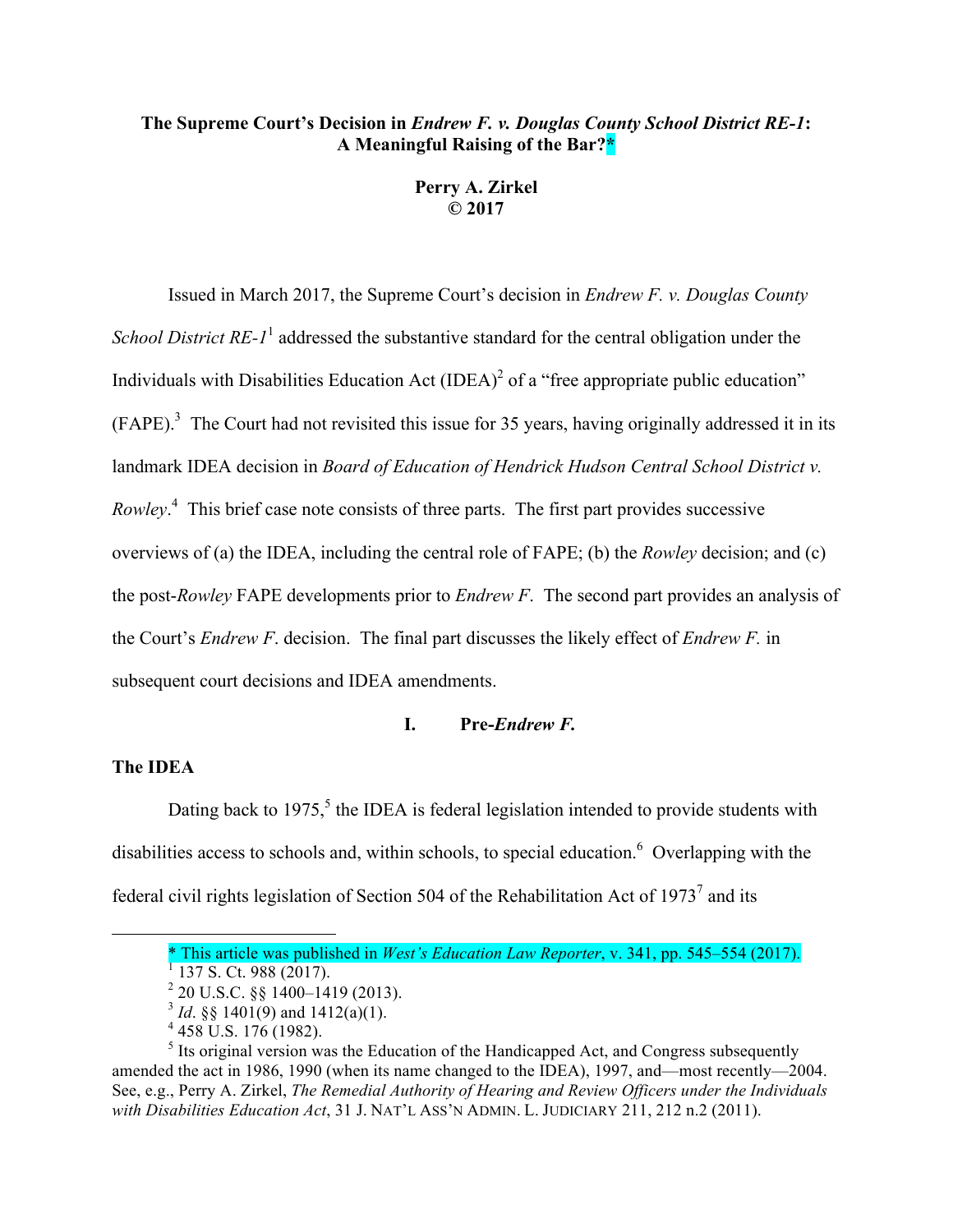subsequent sister statute, the Americans with Disabilities  $Act$ ,  $%$  the IDEA has a narrower and more detailed focus on education.<sup>9</sup>

The IDEA provides specific requirements from child find<sup>10</sup> and eligibility<sup>11</sup> to dispute

resolution<sup>12</sup> and remedies.<sup>13</sup> These requirements are primarily but not at all exclusively procedural.<sup>14</sup>

The "central pillar of the IDEA"<sup>15</sup> is the public schools' obligation to provide each

eligible student, via an individualized educational program (IEP), <sup>16</sup> with a FAPE.<sup>17</sup> This core requirement accounts for the bulk of IDEA litigation.<sup>18</sup> The courts have developed four

 6 E.g., *Bd. of Educ. of Hendrick Hudson Cent. Sch. Dist. v. Rowley*, 458 U.S. at 179: The Education of the Handicapped Act . . . provides federal money to assist state and local agencies in educating handicapped children, and conditions such funding upon a State's compliance with extensive goals and procedures. The Act represents an ambitious federal effort to promote the education of handicapped children, and was passed in response to Congress' perception that a majority of handicapped children in the United States "were either totally excluded from schools or [were] sitting idly in regular classrooms awaiting the time when they were old enough to 'drop out.'"

- $7$  29 U.S.C. § 794 (2013).
- <sup>8</sup> 42 U.S.C. §§ 12101 *et seq*. (2013).

<sup>9</sup> For a systematic canvassing of the differences and similarities between the IDEA and these two federal civil rights disability laws, see Perry A. Zirkel, *A Comprehensive Comparison of the IDEA and Section 504/ADA*, 282 Ed.Law Rep. 767 (2012).

 $10$  Child find, as interpreted in modern case law, refers to the school district's obligation to conduct an evaluation within a reasonable period of time upon reasonable suspicion that the child may be eligible under the IDEA. E.g., Perry A. Zirkel, *"Child Find": The Lore v. the Law*, 307 Ed.Law Rep. 574 (2014).

 $^{11}$  E.g., Mark C. Weber, *The IDEA Eligibility Mess*, 57 BUFFALO L. REV. 83 (2009).

<sup>12</sup> E.g., Perry A. Zirkel, *A Comparison of the IDEA's Dispute Resolution Processes: Complaint Resolution and Impartial Hearings*, 326 Ed.Law Rep. 1 (2016).

<sup>13</sup> E.g., Perry A. Zirkel, *The Remedial Authority of Hearing and Review Officers under the Individuals with Disabilities Education Act*, 31 J. NAT'L ASS'N ADMIN. L. JUDICIARY 211 (2011).

<sup>14</sup> E.g., *Bd. of Educ. of Hendrick Hudson Cent. Sch. Dist. v. Rowley*, 458 U.S. at 205:

[T]he elaborate and highly specific procedural safeguards embodied in §

1415 are contrasted with the general and somewhat imprecise substantive admonitions contained in the Act . . . .

<sup>15</sup> Sytsema v. Acad. Sch. Dist., 538 F.3d 1306, 1312, 236 Ed.Law Rep. 94 (10th Cir. 2008). <sup>16</sup> 20 U.S.C. § 1414(d)(1)(A) (2013). The IEP is the "cornerstone" of this central pillar and represents the detailed specification of the individual eligible child's FAPE, which the required team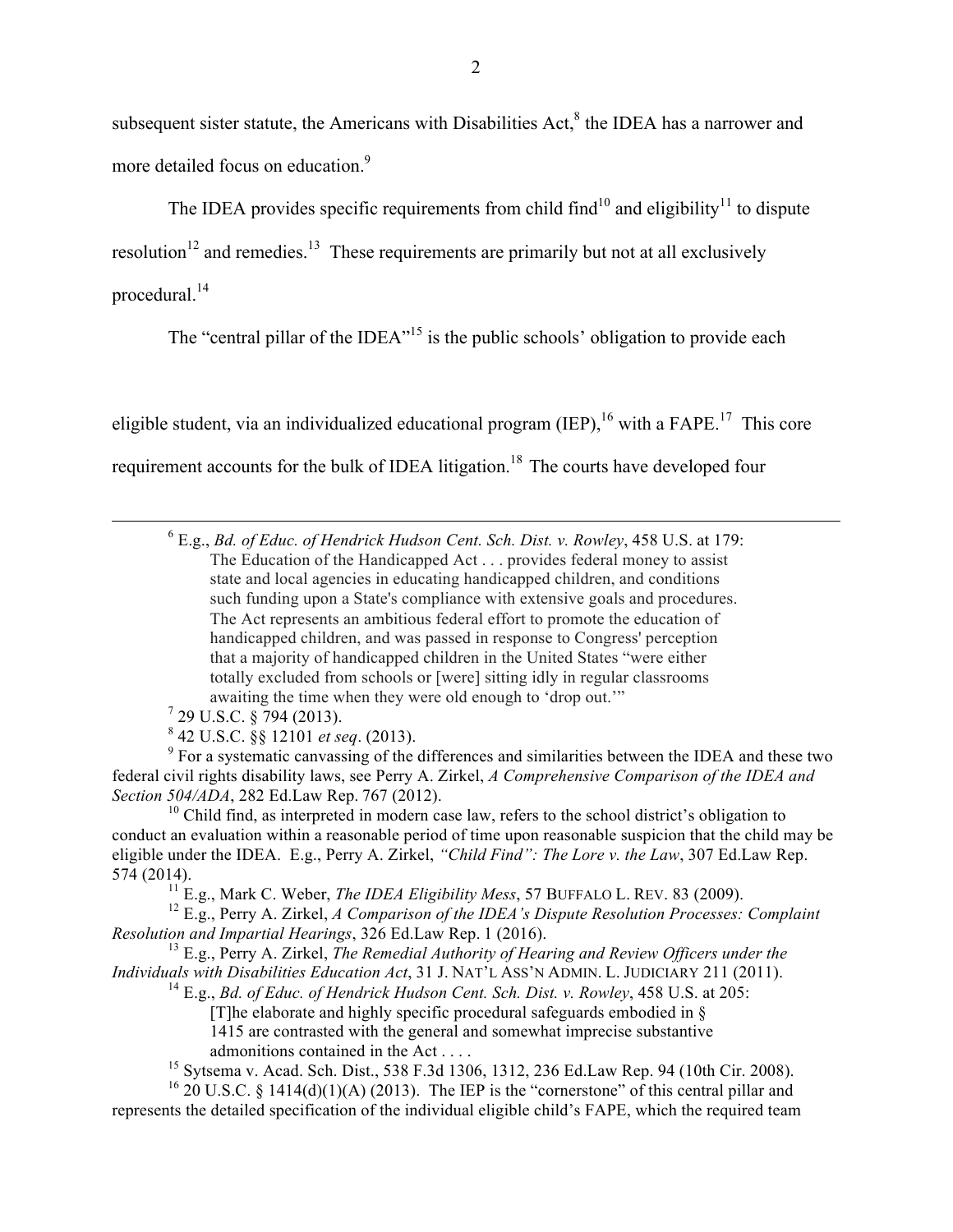dimensions of FAPE, starting with its procedural and substantive aspects in *Rowley* to the more recent lower courts' formulation of failure to implement<sup>19</sup> and capacity to implement the IEP.<sup>20</sup>

## **The** *Rowley* **Decision**

 $\overline{a}$ 

In its landmark IDEA decision, the Supreme Court established the initial

procedural and substantive standards for FAPE. In the context of a bright primary

school child with a hearing impairment who was performing at or above grade level

while mainstreamed, or integrated, in regular education classes,  $2<sup>1</sup>$  the issue was

whether her IEP should extend to interpreter services for academic subjects.

Concluding that the emphasis of the Act was primarily procedures "to open the

members, including the parents, have agreed upon. *Murray v. Montrose Cty. Sch. Dist. RE-1J*, 51 F.3d 921, 923 n.3, 99 Ed.Law Rep. 126 (10th Cir. 1995).

 $17$  20 U.S.C. § 1412(a)(1) (2013).

<sup>18</sup> *E.g.*, Perry A. Zirkel, *Case Law under the IDEA*, IDEA: A HANDY DESK REFERENCE TO THE LAW, REGULATIONS AND INDICATORS 709 (2014) (showing the distribution of published court decisions under the IDEA). This predominance is based on not only the cases specific to the issue of FAPE but also those in the overlapping category of remedies for denials of FAPE, particularly tuition reimbursement and compensatory education. *See, e.g.*, Perry A. Zirkel, *Adjudicative Remedies for Denials of FAPE under the IDEA*, 33 J. NAT'L ASS'N ADMIN. L. JUDICIARY 214 (2013) (analyzing procedural and substantive denials of FAPE in IDEA hearing/review officer and court decisions for the period 2000–2012 in terms of the resulting remedial relief).

<sup>19</sup> E.g., Perry A. Zirkel & Edward T. Bauer, *The Third Dimension of FAPE under the IDEA: IEP Implementation*, 36 J. NAT'L ASS'N ADMIN. L. JUDICIARY 409 (2016).

<sup>20</sup> This hybrid of the substantive and implementation dimensions recently arose in a series of New York City cases and has started to emerge elsewhere. E.g., *Y.F. v. N.Y.C. Dep't of Educ*., 659 F. App'x 3, 338 Ed.Law Rep. 52 (2d Cir. 2016); *B.P. v. N.Y.C. Dep't of Educ*., 634 F. App'x 845, 330 Ed.Law Rep. 23 (2d Cir. 2015); *S.T. v. Howard Cty. Pub. Sch. Sys*., 627 F. App'x 255 (4th Cir. 2015); *M.O. v. N.Y.C. Dep't of Educ*., 793 F.3d 236, 320 Ed.Law Rep. 77 (2d Cir. 2015); *Beckwith v. District of Columbia*, \_\_ F. Supp. 3d \_\_ (D.D.C. 2016); *James v. District of Columbia*, 194 F. Supp. 3d 131. 339 Ed.Law Rep. 189 (D.D.C. 2016).

 $21$  The findings at the district court level included an IQ of 122, standardized test scores in first grade that were at or above the level of her peers and above national grade level standards. *Rowley v. Bd. of Educ. of Hendrick Hudson Cent. Sch. Dist.*, 483 F. Supp. 528, 532 (S.D.N.Y. 1980). Moreover, with hearing aids and lip reading, she could hear only approximately 59% the words spoken to her. *Id*. Her IEP included (1) an FM wireless hearing aid, (2) services of a tutor for the deaf for one hour per day, and (3) speech therapy for three hours per week. *Id*. at 531.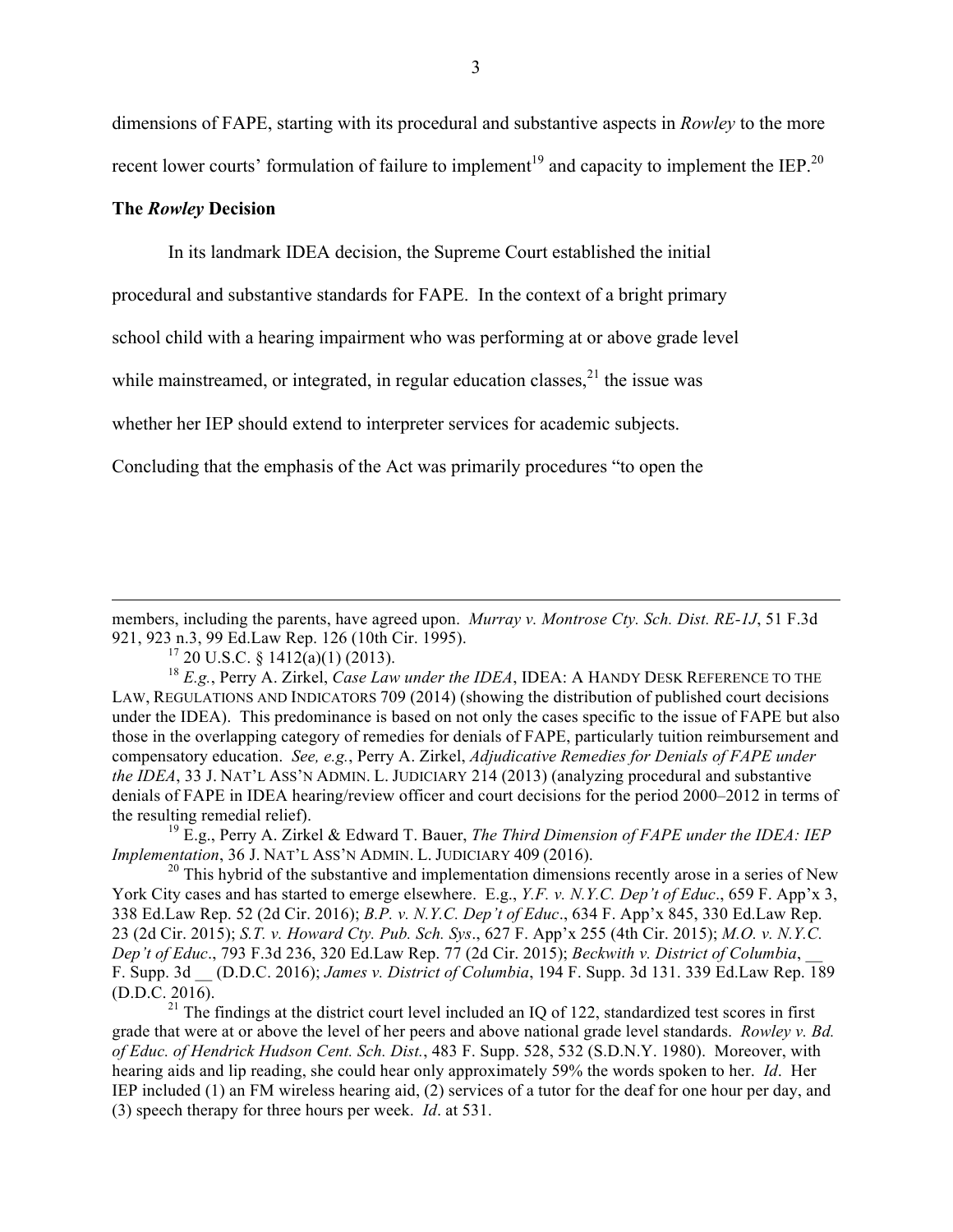door"<sup>22</sup> rather than substantive specifications beyond a "basic floor,"<sup>23</sup> the Court enunciated the following two-part test for FAPE:

> First, has the State complied with the procedures set forth in the Act? And second, is the [IEP] developed through the Act's procedures reasonably calculated to enable the child to receive educational benefits $2^{24}$

Because the procedural side was not at issue in this case, the Court applied this relatively relaxed, benefit-based substantive standard in favor of the district within the context of the case, while disclaiming its more general applicability.<sup>25</sup>

# **Post-***Rowley* **and Pre-***Endrew F***.**

Ignoring this disclaimer, the long and wide line of *Rowley* progeny has broadly applied these procedural and substantive formulations with two respective twists. For the procedural part, the lower courts gradually developed a two-step analysis that started with whether the district violated one or more of the IDEA's procedural requirements and, if so, culminating with

 <sup>22</sup> *Bd. of Educ. of Hendrick Hudson Cent. Sch. Dist. v. Rowley*, 458 U.S. 176, <sup>191</sup> (1982) ("[T]he intent of the Act was more to open the door of public education to handicapped children on appropriate terms than to guarantee any particular level of education once inside").

<sup>&</sup>lt;sup>23</sup> *Id.* at 201 (citing the Act's legislative history). The legal commentary concerning *Rowley* has been extensive. For an example based on these two metaphors, see Perry A. Zirkel, *Building an Appropriate Education from* Board of Education v. Row*ley: Razing the Door and Raising the Floor*, 42 MD. L. REV. 466 (1983).

<sup>24</sup> *Bd. of Educ. of Hendrick Hudson Cent. Sch. Dist. v. Rowley*, 458 U.S. at 206–07.

<sup>&</sup>lt;sup>25</sup> Apparently focusing on the nonqualified "benefit" element of the substantive standard, the Court warned:

We do not attempt today to establish any one test for determining the adequacy of educational benefits conferred upon all children covered by the Act. Because in this case we are presented with a ... child [with a disability] who is receiving substantial specialized instruction and related services, and who is performing above average in the regular classrooms of a public school system, we confine our analysis to that situation.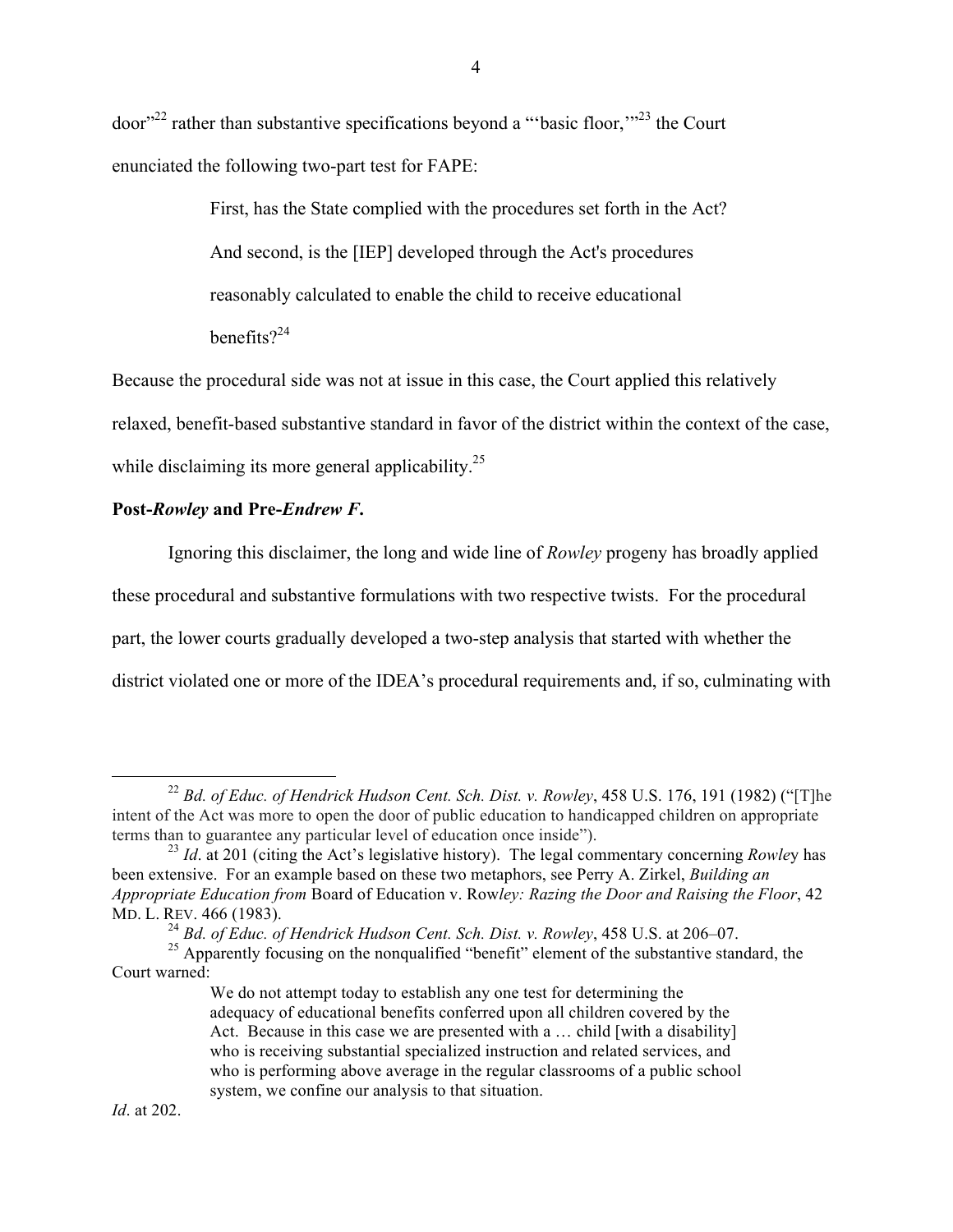whether the violation(s) resulted in substantive harm to the child.<sup>26</sup> For the substantive side, the lower courts tended to divide into two camps—one that interpreted *Rowley* as requiring only "some," i.e., more than de minimis, educational benefit and the other that interpreted *Rowley* as requiring a "meaningful" educational benefit.<sup>27</sup> However, the lower courts during this period were not divided on a related issue, uniformly rejecting plaintiff-parent arguments for raising *Rowley*'s substantive standard based on the successive IDEA amendments in 1990, 1997, and  $2004^{28}$ 

In the 2004 amendments of the IDEA, Congress codified the two-part test for denials of

FAPE based on procedural violations, although adding a substantive loss to the parent as a

cognizable alternative to the benefit effect on the student.<sup>29</sup> On the substantive side, the Tenth

Circuit's decision in *Endrew F. v. Douglas County School District RE-1*<sup>30</sup> presented the issue of

whether the standard of "some" or "meaningful" benefit applied, choosing the lower, some

<sup>29</sup> 20 U.S.C. § 1415(f)(3)(E) (2013):

 <sup>26</sup> E.g., Perry A. Zirkel & Allyse Hetrick, *Which Procedural Parts of the IEP Process Are the Most Judicially Vulnerable?*, 83 EXCEPTIONAL CHILD. 219 (2016) (analyzing a broad sample of court decisions addressing procedural FAPE claims in the IEP process).

<sup>27</sup> E.g., Ronald D. Wenkart, *The* Rowley *Standard: A Circuit by Circuit Review of How* Rowley *Has Been Interpreted*, 247 Ed.Law Rep. 1 (2009) (identifying the circuits that have used the some benefit standard, the meaningful benefit standard, and both of these substantive standards).

<sup>28</sup> E.g., Perry A. Zirkel, *Is It Time for Elevating the Substantive Standard for FAPE under IDEA?* 79 EXCEPTIONAL CHILD. 497 (2013); Perry A. Zirkel, *Have the Amendments to the Individuals with Disabilities Education Act Razed* Rowley *and Raised the Substantive Standard for "Free Appropriate Public Education"?* 28 J. NAT'L ASS'N ADMIN. L. JUDICIARY 396 (2008) (canvassing the legal commentary and court decisions specific to.

In matters alleging a procedural violation, a hearing officer may find that a child did not receive a FAPE only if the procedural inadequacies: (i) Impeded the child's right to a FAPE; (ii) Significantly impeded the parent's opportunity to participate in the decision-making process regarding the provision of a FAPE to the parent's child; or (iii) Caused a deprivation of educational benefit.

For a systematic analysis of the court decisions specific to the parental prong, see Perry A. Zirkel, *Parental Participation: The Paramount Procedural Requirement under the IDEA?* 15 CONN. PUB. INT. L.J. 1 (2016).

<sup>30</sup> 798 F.3d 1329, 1338–40, 321 Ed.Law Rep. 639 (10th Cir. 2015).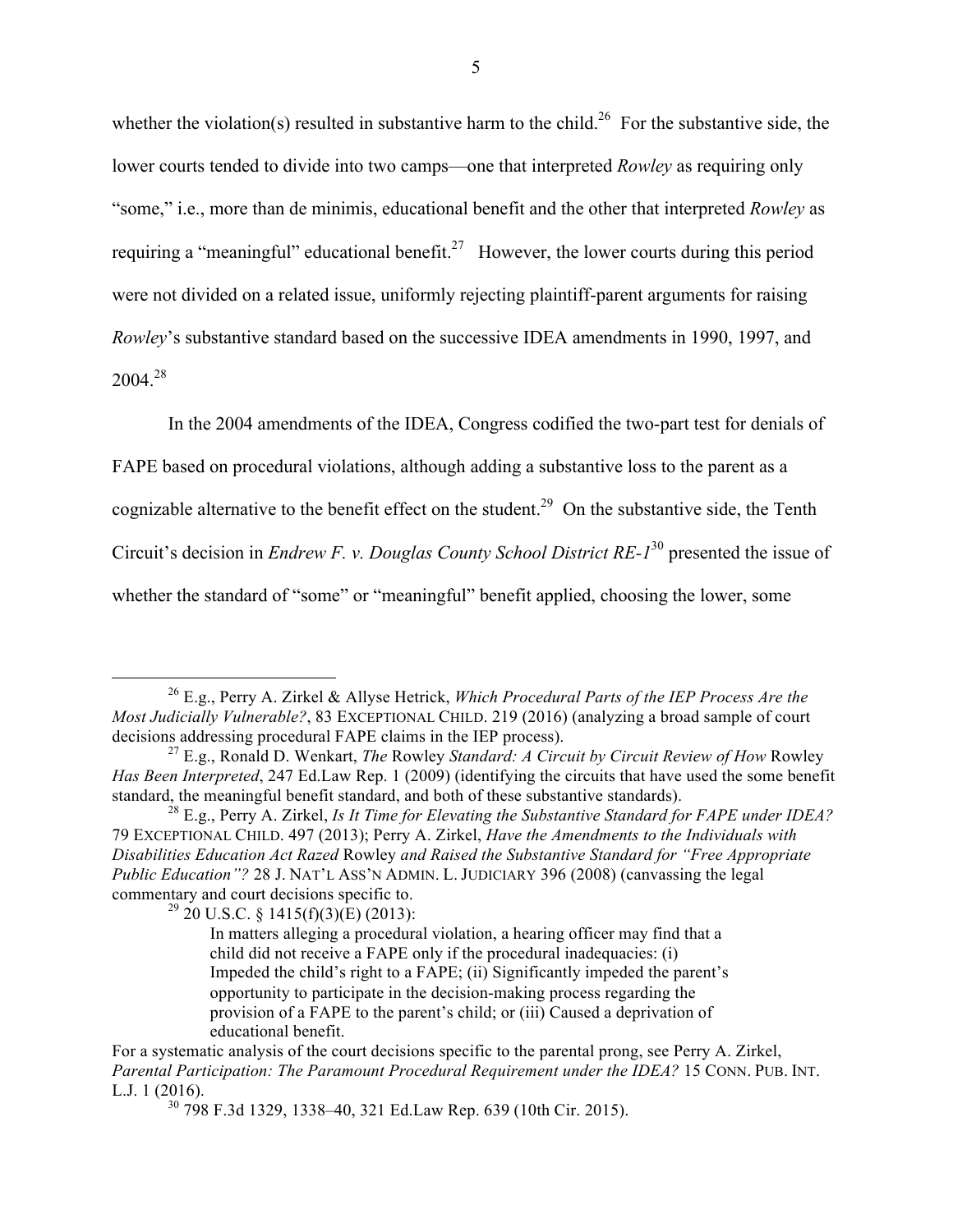benefit standard in light of its own precedent and applying it in favor of the school district.<sup>31</sup> The parents filed a petition for certiorari specific to the substantive FAPE ruling.<sup>32</sup> The Court granted certiorari on September 29, 2016,  $33$  thus setting the stage for its decision.

## **II.** *Endrew F***.**

On March 22, 2017, the Supreme Court issued its decision with a refinement of the *Rowley* standard. Although, as the oral arguments illustrated, <sup>34</sup> the district remained steadfast in advocating the "some" benefit standard, the parents and the Solicitor General (SG) argued for alternatives other than "meaningful" benefit. $35$  In a unanimous 8-0 opinion, the Court interpreted *Rowley* not only as expressly eschewing a single test<sup>36</sup> but also specific to the context of a mainstreamed child whose progress with an IEP was obviously more than sufficient.<sup>37</sup> Starting with the *Rowley* language, the Court added a more individualized predicate: "a school must offer an IEP reasonably calculated to enable a child to *make progress appropriate in light of the child's circumstances.*" 38

 <sup>31</sup> *Id*. at 1340–41 (citing *Thompson R2-J Sch. Dist. v. Luke P.*, 540 F.3d 1143 (10th Cir. 2008). For the parents' two separate procedural FAPE claims, the Tenth Circuit applied the two-part test in also ruling—for the behavioral assessment at the first step and for the progress reporting claim at the second step—in favor of the district. *Id*. at 1334–38.

 $32$  The question that the petition identified was "What is the level of educational benefit that school districts must confer on children with disabilities to provide them with the free appropriate public education guaranteed by the [IDEA]?" http://www.scotusblog.com/wp-content/uploads/2016/05/15-827-Petition-for-Certiorari.pdf

<sup>&</sup>lt;sup>33</sup> *Endrew F. v. Douglas Cty. Sch. Dist. RE-1*, 137 S. Ct. 29 (2016).<br><sup>34</sup> https://www.supremecourt.gov/oral\_arguments/argument\_transcripts/2016/15-827\_gfbh.pdf

<sup>&</sup>lt;sup>35</sup> *Id.* at 3 ("substantially equal educational opportunities" - parents); *id.* at 17 ("achiev[ing] in general education curriculum [except for relatively few children entitled to] the alternate achievement standards" - parents); *id*. at 29 ("significant progress or appropriate progress toward grade level standards in light of the child's circumstances" – SG). The SG expressly urged the Court to avoid "meaningful" benefit as the answer. *Id*. at 21.

<sup>36</sup> *Endrew F. v. Douglas Cty. Sch. Dist. RE-1*, 137 S. Ct. 988, 996 (2017).

<sup>&</sup>lt;sup>37</sup> *Id.* at 998 ("The [*Rowley*] Court had no need to say anything more particular, since the case before it involved a child whose progress plainly demonstrated that her IEP was designed to deliver more than adequate educational benefits . . . . The Court was not concerned with precisely articulating a governing standard for closer cases.").

 $3\sqrt[3]{8}$  *Id.* at 999 and 1002 (emphasis added).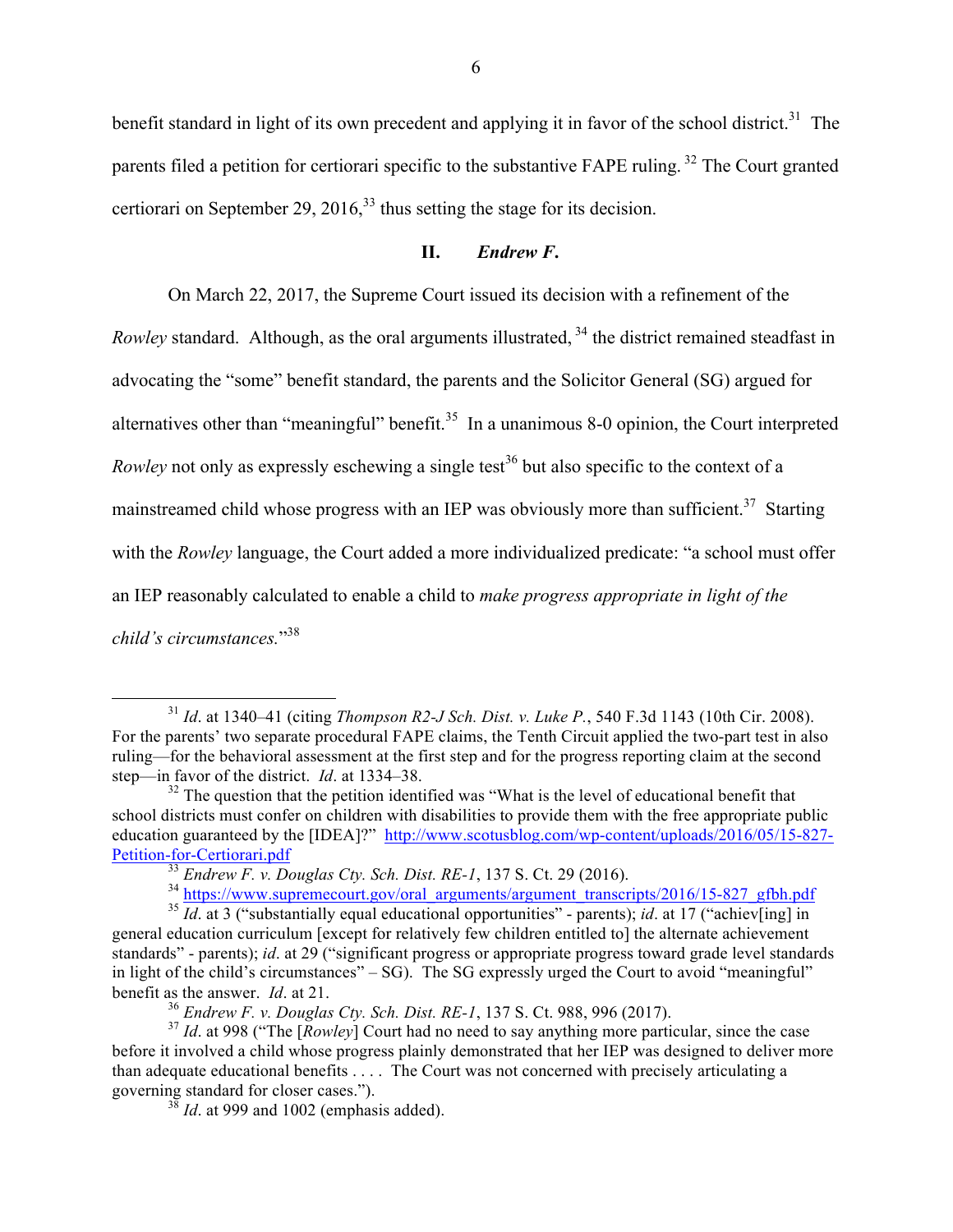In accompanying dicta, the Court explained the various elements of this revised and more generalizable standard. First, the retained "reasonably calculated" part of this standard recognizes that the IEP team's judgment is prospective, fact-intensive, collaborative, reasonable rather than ideal,<sup>39</sup> and, like *Rowley*'s original recognition, not guaranteed.<sup>40</sup> Second, the new predicate starts with "progress" rather than merely benefit in light of the purpose of the IDEA.<sup>41</sup> Perhaps most significantly, the ultimate qualifier of "appropriate in light of the child's circumstances" reflects two overriding characteristics of the IDEA—its individualized nature and the wide-spectrum of the children it covers.<sup>42</sup> Moreover, the dicta suggest the reference points for the "circumstances" of this ad hoc qualifier for two respective segments of this spectrum. At the fully integrated end of the least restrictive environment (LRE) continuum,<sup>43</sup> the *Endrew F*. Court recited the *Rowley* referents of passing grades and annual promotion,<sup>44</sup> along with their non-absoluteness.45

<sup>&</sup>lt;sup>39</sup> *Id.* at 999 ("The 'reasonably calculated' qualification reflects a recognition that crafting an appropriate program of education requires a prospective judgment by school officials. . . . The Act contemplates that this fact-intensive exercise will be informed not only by the expertise of school officials, but also by the input of the child's parents. *. . .* Any review of an IEP must appreciate that the question is whether the IEP is *reasonable*, not whether the court regards it as ideal.").

<sup>&</sup>lt;sup>40</sup> *Id.* at 998 ("T]he IDEA cannot and does not promise 'any particular [educational] outcome.' No law could do that—for any child.").

<sup>&</sup>lt;sup>41</sup> *Id.* at 999 ("The essential function of an IEP is to set out a plan for pursuing academic and functional advancement. . . . A substantive standard not focused on student progress would do little to remedy the pervasive and tragic academic stagnation that prompted Congress to act.").

 $^{42}$  *Id.* ("A focus on the particular child is at the core of the IDEA.... As we observed in *Rowley*, the IDEA 'requires participating States to educate a wide spectrum of handicapped children,' and 'the benefits obtainable by children at one end of the spectrum will differ dramatically from those obtainable by children at the other end, with infinite variations in between.').

 $^{43}$  20 U.S.C. § 1412(a)(5) (2013); 34 C.F.R. §§ 300.114–300.117 (2014).

<sup>44</sup> *Endrew F. v. Douglas Cty. Sch. Dist. RE-1*, 137 S. Ct. at 999 ("[F]or a child fully integrated into the regular classroom, an IEP typically should, as *Rowley* put it, be 'reasonably calculated to enable the child to achieve passing marks and advance from grade to grade.'").

<sup>&</sup>lt;sup>45</sup> *Id.* at 1000 n.2 ("This guidance should not be interpreted as an inflexible rule. We declined to hold in *Rowley*, and do not hold today, that 'every handicapped child who is advancing from grade to grade . . . is automatically receiving a [FAPE].'").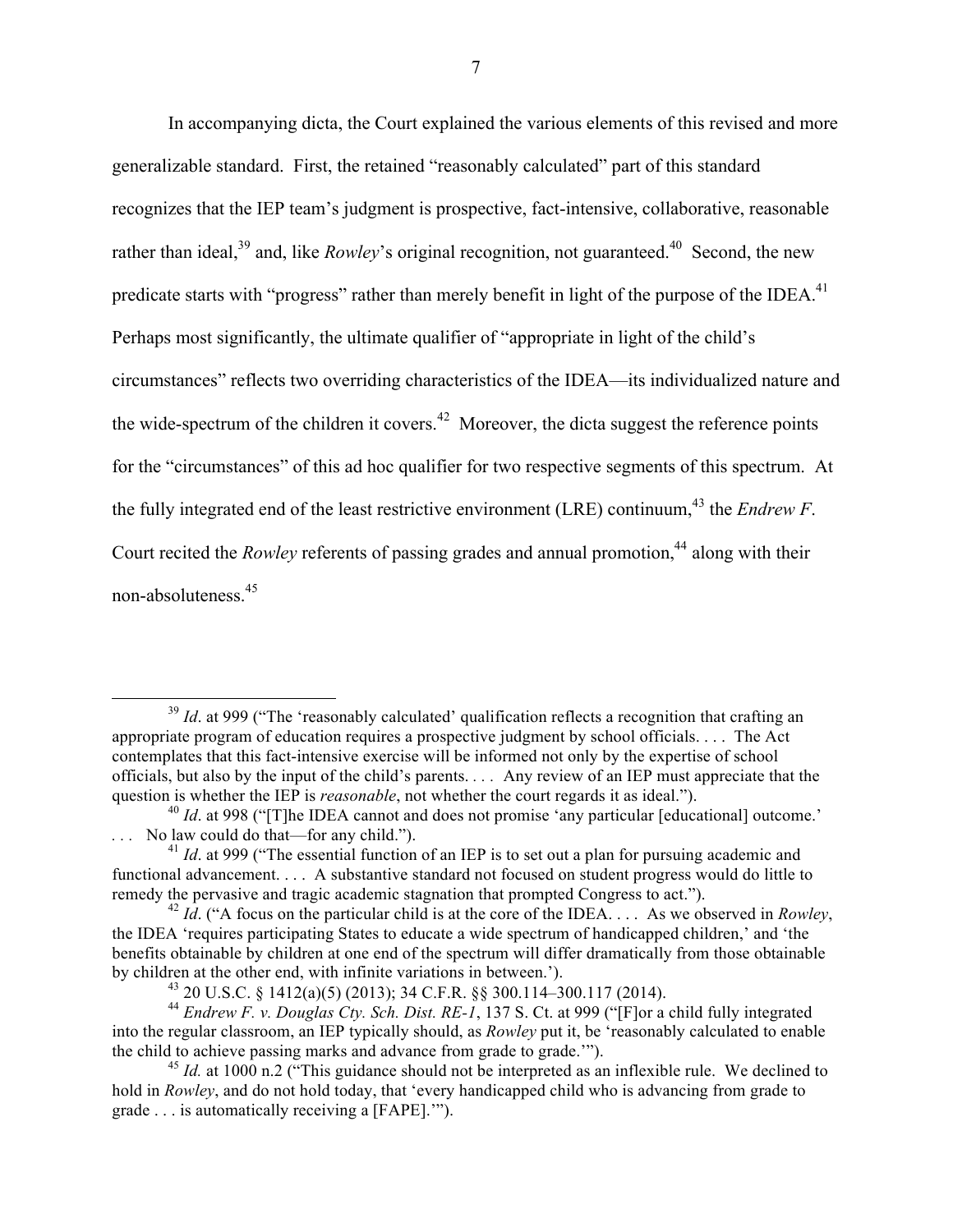For the second, wider segment that includes Endrew,<sup>46</sup> the Court's suggestions are less clear. The first factor, by way of analogy, is an "appropriately ambitious" adjustment of Amy Rowley's advancement guidepost.<sup>47</sup> Other factors are indirect and subject to speculation, starting with the nature and severity of individual child's disability and the child's potential.<sup>48</sup> However, they declined to establish a "bright line rule," including enumeration, much less weighting, of the relevant multiple factors.<sup>49</sup>

However, the concluding dicta returned to refine the *Rowley* reminder of judicial deference to school authorities.<sup>50</sup> Specifically, the *Endrew F.* Court enunciated a qualified standard of judicial review, contingent upon the school district's "cogent and responsive" justification for meeting this new, individualized substantive standard.<sup>51</sup>

The Court remanded the case back to the lower courts to apply this standard to Endrew's

IEP. The ultimate outcome for this case, as for other cases, is far from certain.

 $46$  At the time of the IEP at issue in this case, Endrew was a fourth grader with autism who exhibited severe behaviors, such as screaming in class, climbing over other students, and occasionally eloping from school. *Id*. at 996. The district court decision further reveals that he also had a diagnosis of ADHD; in the fourth grade his behaviors had escalated to include head banging and, twice in the "calming room," defecating on the floor; and the district had shifted more of his time from the general education class to the special education classroom. His parents rejected the proposed IEP for the fifth grade, unilaterally placing him in a private school and filing for a due process hearing for tuition reimbursement. *Endrew F. v. Douglas Cty. Sch. Dist. RE-1*, 2014 WL 4548439 (Sept. 15, 2014).

<sup>47</sup> *Endrew F. v. Douglas Cty. Sch. Dist. RE-1*, 137 S. Ct. at 1000 ("[In the case of a child for whom advancement through the regular curriculum is] not a reasonable prospect ... his [IEP] must be appropriately ambitious in light of his circumstances, just as advancement from grade to grade is appropriately ambitious for most children in the regular classroom. The goals may differ but every child should have the chance to meet challenging objectives.").

<sup>&</sup>lt;sup>48</sup> *Id.* at 994 ([The IEP] "is constructed only after careful consideration of the child's present levels of achievement, disability, and potential for growth.").

<sup>&</sup>lt;sup>49</sup> *Id.* at 1001 ("We will not attempt to elaborate on what 'appropriate' progress will look like from case to case.").

<sup>&</sup>lt;sup>50</sup> *Id.* ("This absence of a bright-line rule, however, should not be mistaken for 'an invitation to the courts to substitute their own notions of sound educational policy for those of the school authorities which they review.'" (citing *Rowley*, 458 U. S. at 206.)).

<sup>51</sup> *Id*. at 1002 ("A reviewing court may fairly expect those authorities to be able to offer a *cogent and responsive explanation* for their decisions that shows the IEP is reasonably calculated to enable the child to make progress appropriate in light of his circumstances." (emphasis added)).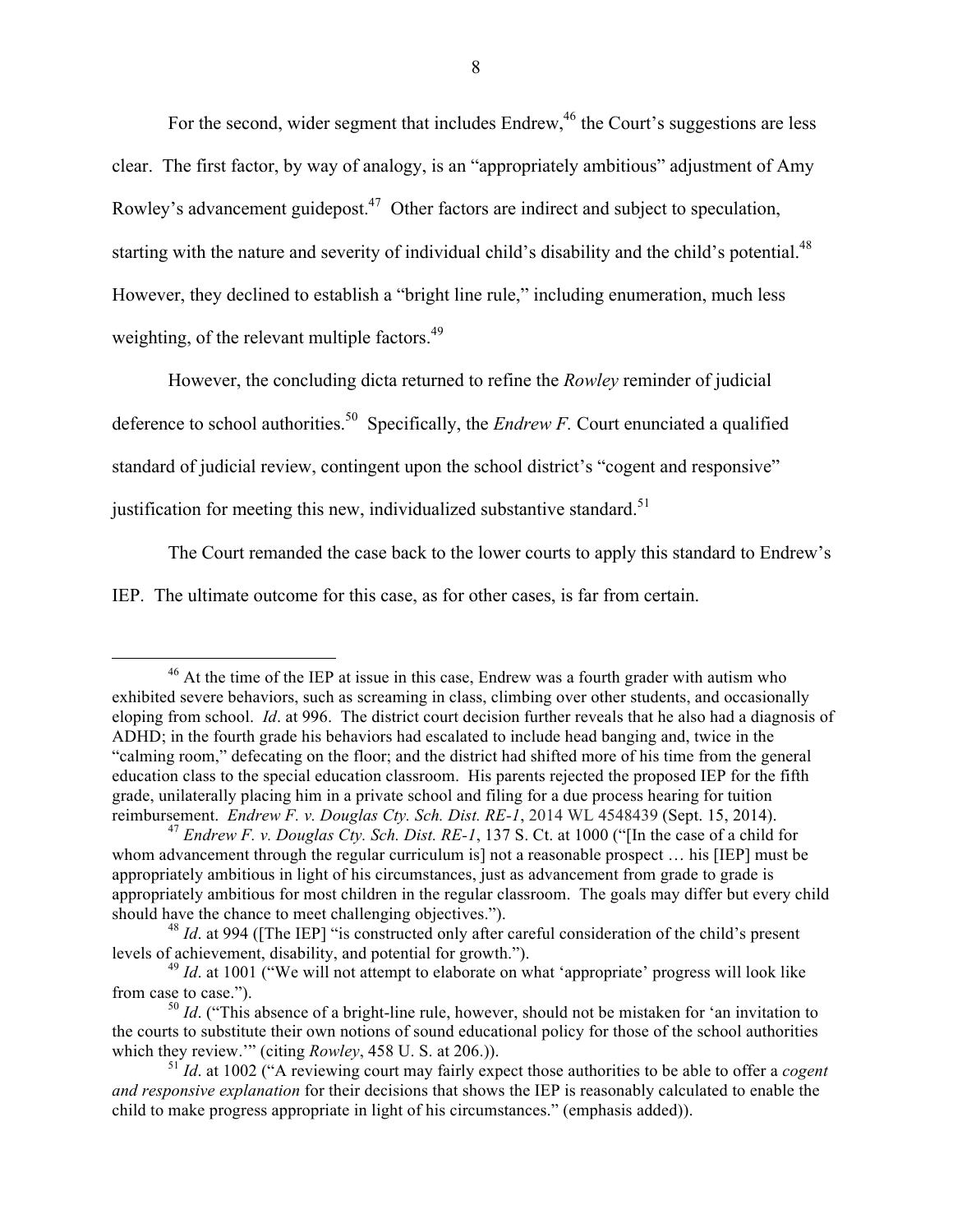### **III. Post-***Endrew F***.**

The immediate reaction to the Court's decision was rather predictably split within the special education litigation community. Advocates touted the decision as dramatically elevating the substantive standard for FAPE.<sup>52</sup> At the other extreme, some school district lawyers asserted that the new standard is lower than some interpretations of *Rowley*. 53

However, the *Endrew F.* Court did not make clear the specific height of this new, refined substantive standard, although undeniably placing it somewhere between the district's "some benefit" interpretation<sup>54</sup> and the "substantially equal" interpretation that Endrew's parents ultimately advocated.<sup>55</sup> Sidestepping the original question in terms of benefit,<sup>56</sup> particularly with regard to meaningful benefit,<sup>57</sup> the Court's answer added to the imprecision by defining substantive *appropriate*ness circularly with what is circumstantially *appropriate*. 58 Moreover, anchoring this standard directly and by analogy to academic advancement, as measured by

 <sup>52</sup> E.g., Laura McKenna, *How a New Supreme Court Decision Could Affect Special Education*, THE ATLANTIC (Mar. 23, 2017), https://www.theatlantic.com/education/archive/2017/03/how-a-newsupreme-court-ruling-could-affect-special-education/520662/ ("Advocates and parents say the case dramatically expands the rights of special-education students in the United States, creates a nationwide standard for special education, and empowers parents as they advocate for their children in schools"); Christina Samuels, *Advocates Hail Supreme Court Ruling on Special Education Rights*, EDUC. WK. (Mar. 22, 2017) ("The Council for Parent Attorneys and Advocates said 'we expect this unanimous decision ... to be transformative in the lives of the students and families for whom the law is intended to benefit'").

<sup>53</sup> E.g., Timothy E. Gilsbach, *Supreme Court Rules on What a FAPE Requires: Has the Court Raised the Bar? or Lowered It in the Third Circuit?* SCH. L. BULLET (Mar. 2017), http://www.kingspry.com/supreme-court-rules-on-what-a-fape-requires/ (asserting that the *Endrew F*. standard is lower than the "meaningful benefit" interpretation of *Rowley*).

<sup>54</sup> *Endrew F. v. Douglas Cty. Sch. Dist. RE-1*, 137 S. Ct. at 1000 ("[T]his standard is markedly more demanding than the 'merely more than *de minimis*' test applied by the Tenth Circuit.").

<sup>&</sup>lt;sup>55</sup> *Id*. at 15 ("Endrew's parents argue that the Act goes even further ... . [to the level] substantially equal to the opportunities afforded children without disabilities . . . . Mindful that Congress (despite several intervening amendments to the IDEA) has not materially changed the statutory definition of a FAPE since *Rowley* was decided, we decline to interpret the FAPE provision in a manner so plainly at odds with the Court's analysis in that case."). Instead, the Court's standard appears to be attributable to the Solicitor General's part of the oral arguments. See *supra* note 35.

<sup>56</sup> See *supra* note 32.

<sup>&</sup>lt;sup>57</sup> See *supra* note 35 and accompanying text.

<sup>58</sup> See *supra* text accompanying note 38.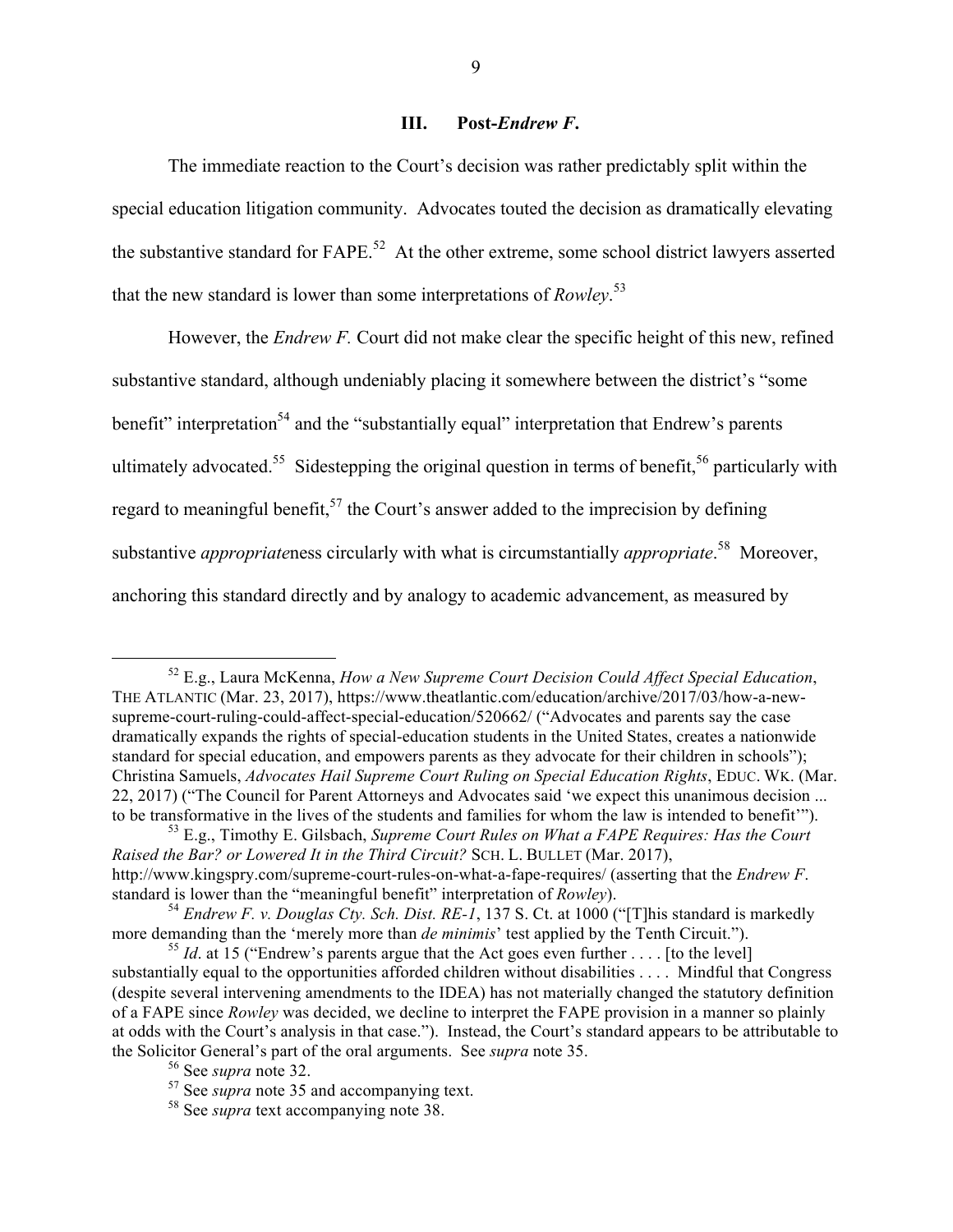passing marks and promotion from grade to grades,<sup>59</sup> is—as compared, for example, to federally mandated state accountability assessments—far from rigorous or ambitious in light of school policies that favor social promotion over grade retention<sup>60</sup> and corresponding practices that continue the trend of grade inflation.<sup>61</sup> Indeed, the dicta in the Court's opinion has potentially much more "bite" than the holding. $62$ 

The immediate effect on the lower courts' FAPE cases illustrates the uncertainty at least for the near future. A cluster of lower court decisions within the first week after *Endrew F*. split into two different outcomes, with none of the cases specifically identifying and applying the aforementioned<sup>63</sup> advancement criteria for full-included children or the less clear-cut factors for other IDEA-eligible children.<sup>64</sup> Reciting the new standard, one group of decisions affirmed the hearing officer's substantive FAPE ruling, which had been based on *Rowley*. 65 The other group vacated the hearing officer's substantive FAPE ruling in favor of the school district, remanding the issue in light of the Supreme Court's new standard.<sup>66</sup> The relatively small number of rulings and the clearly short span of time since the *Endrew F.* decision makes the expectation of definitive guidance and effects premature at this point.

 <sup>59</sup> See *supra* text accompanying notes 43–47.

<sup>60</sup> E.g., Nat'l Ass'n of School Psychologists, *Grade Retention and Social Promotion*, 44 COMMUNIQUÉ 14 (May 2016).

 $<sup>61</sup>$  Although the usual focus is higher education, this trend applies as well within the K-12 sector.</sup> See, e.g., Perry A. Zirkel, *Grade Inflation: High Schools' Skeleton in the Closet*, EDUC. WK. 39 (Mar. 28, 2007).

<sup>62</sup> For the holding, see *supra* text accompanying note 38. For the dicta, see, e.g., *supra* note 47 and accompanying text. However, even the Court's use of "ambitious" with regard to the standard is modified by the seemingly inescapably pervasive qualifier "appropriate[ly]." *Id.* <sup>63</sup> See *supra* notes 43–45 and accompanying text.

<sup>64</sup> See *supra* notes 46–48 and accompanying text.

<sup>&</sup>lt;sup>65</sup> Davis v. District of Columbia, F. Supp. 3d (D.D.C. 2017); *A.G. v. Bd. of Educ. of Arlington Cent. Sch. Dist*., 69 IDELR ¶ 210 (S.D.N.Y. 2017); *Brandywine Heights Area Sch. Dist. v. B.M.*, 69 IDELR ¶ 212 (E.D. Pa. 2017).<br><sup>66</sup> *M.C. v. Antelope Valley Union High Sch. Dist.*, F.3d (9th Cir. 2017); *C.D. v. Natick Pub.* 

*Sch. Dist.,* 69 IDELR ¶ 213 (D. Mass. 2017).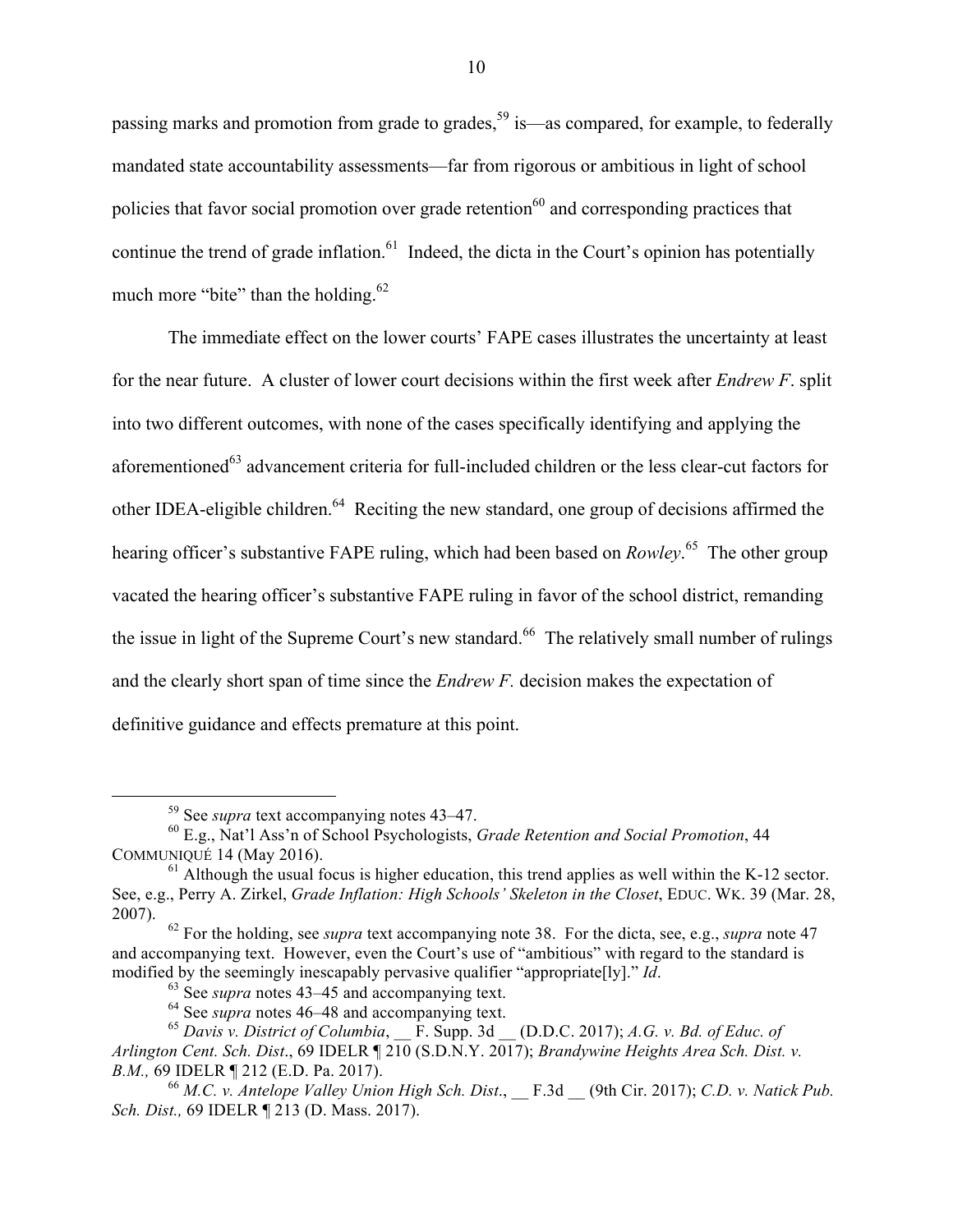Nevertheless, the Court's ad hoc standard is quite compatible with the individualized, "it depends" nature of the IDEA and special education. Like the tandem obligation of LRE,  $67$  the new standard is likely to evolve into one or more multi-factor tests.<sup>68</sup> To the extent that "potential" is a factor, its use may be problematic due to not only its measurement problems,  $69$ but also its directional application.<sup>70</sup> The other factors that are material parts of a "child's" circumstances" are similarly subject to resolution. For example, do the child's parents<sup>71</sup> and school setting<sup>72</sup> fit among the factors in the equation?

The Court's opinion also raises other open questions. For example, will the "cogent and responsive" review standard result in a shifting of the burden of persuasion from the filing

<sup>70</sup> For example, the Third Circuit has long used potential as part of its interpretation of *Rowley*. See, e.g., *Ridgewood Bd. of Educ. v. N.E.*, 172 F.3d 238, 247, 133 Ed.Law Rep. 748 (3d Cir. 1999) ("the benefit 'must be gauged in relation to the child's potential" (citing Polk v. Cent. Susquehanna Intermediate Unit, 853 F.2d 171, 185 (3d Cir. 1988)). However, it is not entirely clear whether this factor supports more services and progress for a child with low or high potential.<br><sup>71</sup> *See, e.g., Rowley v. Bd. of Educ. of Hendrick Hudson Cent. Sch. Dist.*, 483 F. Supp. at 530:

Amy's parents, concerned with helping her accommodate to her handicap, and with her total intellectual and emotional well-being, trained her as a very young child in receptive and communicative techniques. Largely as a result of their work with her, Amy entered school with a much better ability to communicate and receive information and to establish social contact than most deaf children

 $^{72}$  *Id* ·

The principal of the school . . . and the other school administrators and teachers involved in Amy's case responded very constructively to the challenge they faced. A number of them took a mini-course in sign language interpretation. A teletype phone was installed in the principal's office to facilitate communication with the Rowleys at home.

 <sup>67</sup> See *supra* note 43.

<sup>68</sup> *See, e.g.*, Patrick Howard, Note, *The Least Restrictive Environment: How to Tell*? 33 J.L. & EDUC. 167, 171–176 (2004) (reciting three overlapping multi-factor tests for LRE).

<sup>69</sup> *See, e.g.*, *Rowley v. Bd. of Educ. of Hendrick Hudson Cent. Sch. Dist*., 483 F. Supp. 528, 535 (S.D.N.Y. 1980):

Amy's IQ does not represent the full measure of her potential. . . . These are significant elements of her potential which are not reflected in her IQ but which are undoubtedly reflected in the results of her achievement and other academic tests. It seems likely that much of Amy's energy and eagerness goes into compensating for her [disability].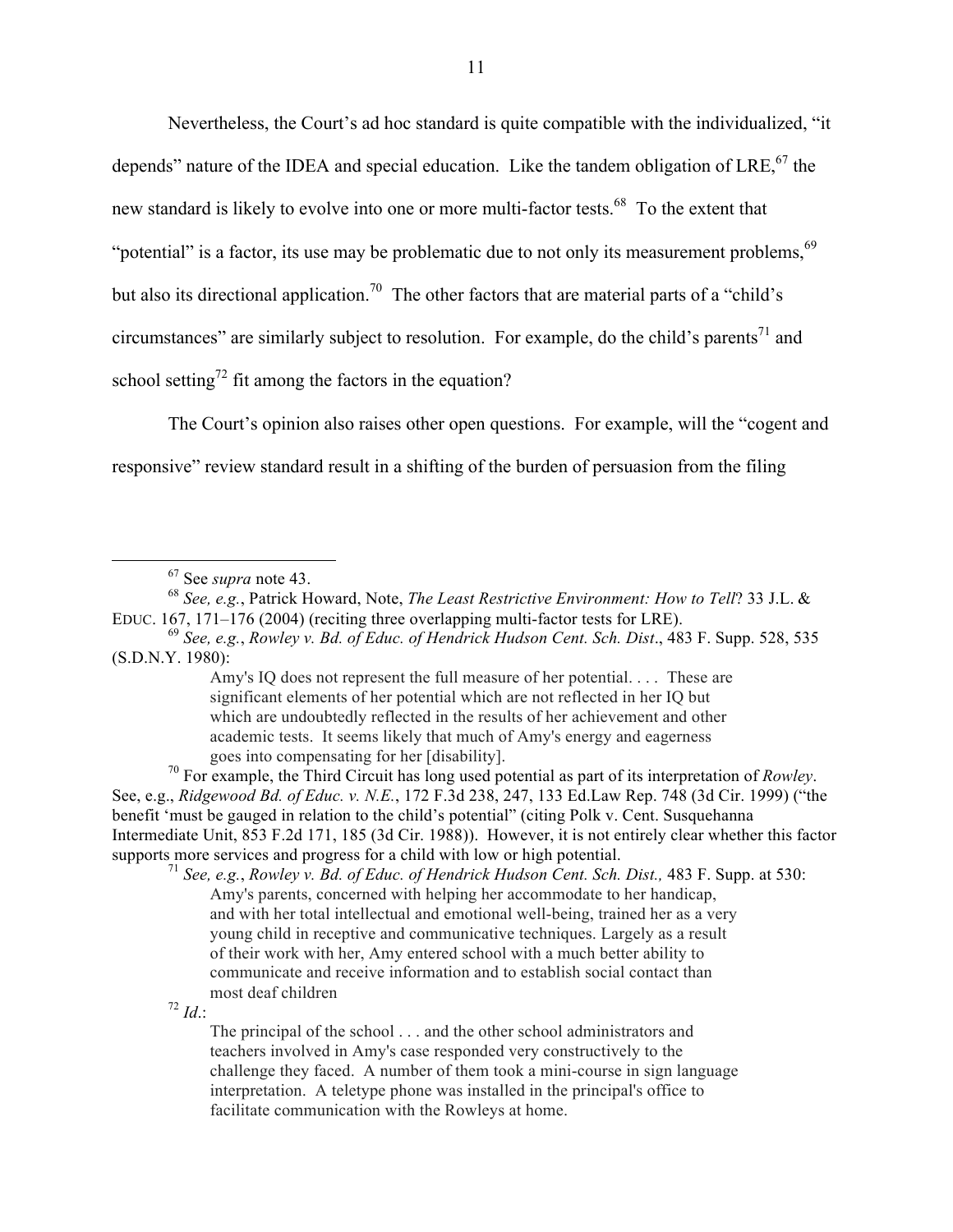party,<sup>73</sup> which in most substantive FAPE claims is the parent,<sup>74</sup> to the district?<sup>75</sup> And even more indirectly, will courts import the new standard to the second step of the two-part test for procedural FAPE<sup>76</sup> or will they instead adhere to the "educational benefit" language of the amended IDEA $2^{77}$ 

Other effects of *Endrew F*. are more predictable. For example, the new standard will in all likelihood replace the *Rowley* benefit formulation as applicable to the second step for tuition reimbursement analysis,<sup>78</sup> thus even more completely affecting the outcome within this particular remedial context. More directly and generally, the Court's retention of the prospective dimension of the reasonably calculation<sup>79</sup> is likely to reinforce, rather than reverse, the judicial use of the so-called "snapshot" approach for evaluating substantive  $FAPE<sup>80</sup>$  Similarly, the Court's reinforcement of the fact-intensive nature of the standard $81$  will yield wide variance for the outcome of future substantive FAPE claims. Moreover, the standard's ad hoc character allows ample latitude for the overall trend of judicial deference, likely resulting in continuation, with limited mitigation, of the pro-district balance of these outcomes.<sup>82</sup>

<sup>76</sup> See *supra* text accompanying note 26.

 <sup>73</sup> *Schaffer v. Weast*, 546 U.S. 49 (2005).

 $74$  As a limited exception, on occasion a district may file such a claim either to validate its proposed IEP or effectuate its proposed change in placement. See, e.g., Perry A. Zirkel, *The Two Dispute Decisional Processes under the Individuals with Disabilities Education Act: An Empirical Comparison*, CONN. PUB. INT. L.J. (forthcoming 2017).

<sup>&</sup>lt;sup>75</sup> Cf. M.C. v. Antelope Valley Union High Sch. Dist., F.3d , (9th Cir. 2017) (shifting the burden of persuasion to the parents in limited circumstances, here being a procedural violation that deprived the parents of the knowledge of the kind and duration of services at issue).

<sup>77</sup> See *supra* note 29.

<sup>78</sup> E.g., *C.B. v. Garden Grove Unified Sch. Dist*., 635 F.3d 1155, 1159–60, 265 Ed.Law Rep. 917 (9th Cir. 2011); *Frank G. v. Bd. of Educ. of Hyde Park*, 459 F.3d 356, 364, 212 Ed.Law Rep. 35 (2d Cir. 2006) (using *Rowley*'s substantive standard for determining the appropriateness of the unilateral placement).

<sup>79</sup> See *supra* note 39.

<sup>80</sup> E.g., Perry A. Zirkel, *The "Snapshot" Standard under the IDEA*, 269 Ed.Law Rep. 455 (2011). <sup>81</sup> See *supra* note 39.

<sup>82</sup> E.g., Zorka Karanxha & Perry A. Zirkel, *Trends in Special Education Case Law*, 27 SPECIAL EDUC. LEADERSHIP 55, 58 (2014) (finding a 2:1 ratio, i.e., 61% for districts v. 30% for parents of